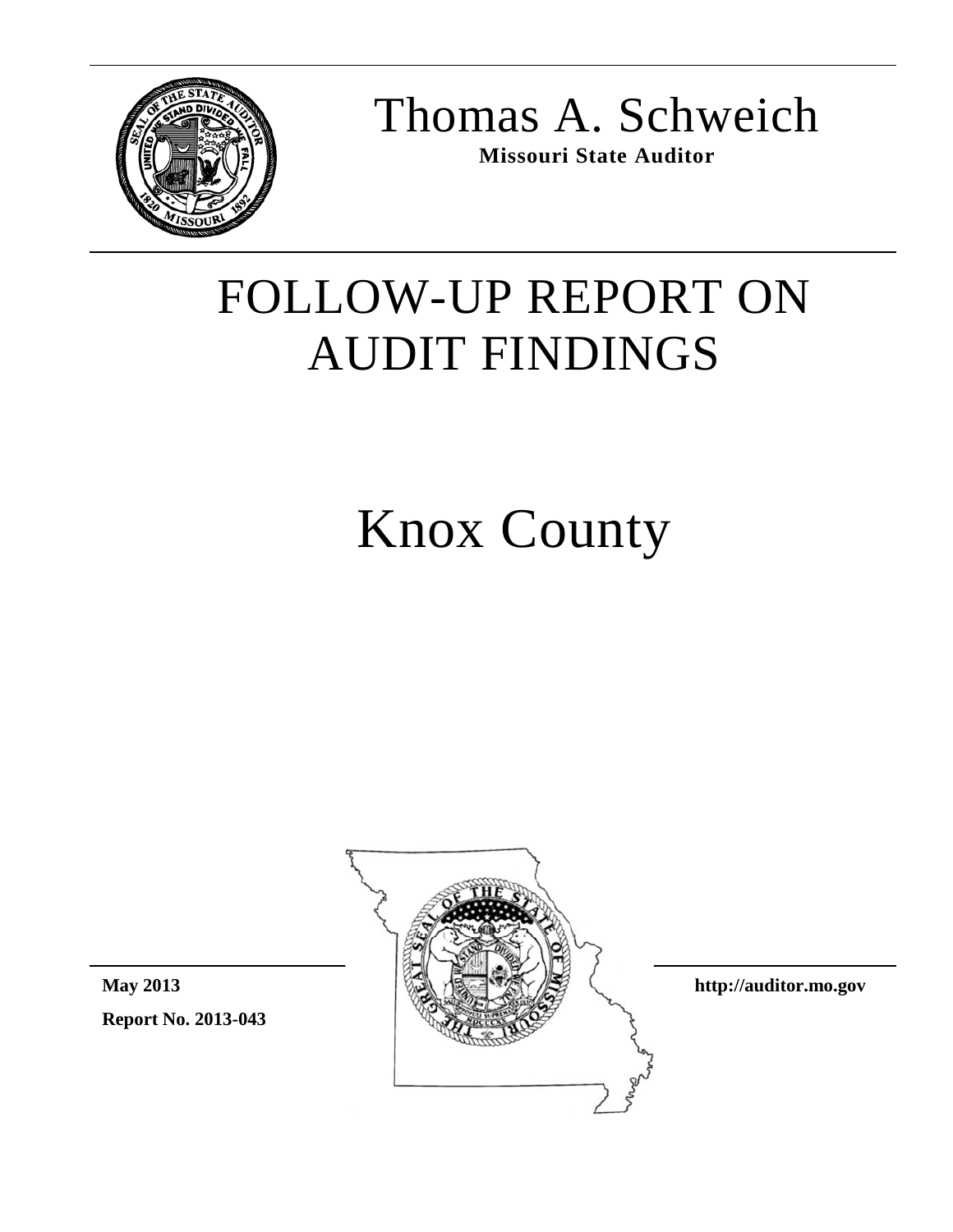### Knox County Follow-Up Report on Audit Findings Table of Contents

#### State Auditor's Letter

#### Status of Findings\*

\*Includes selected findings

2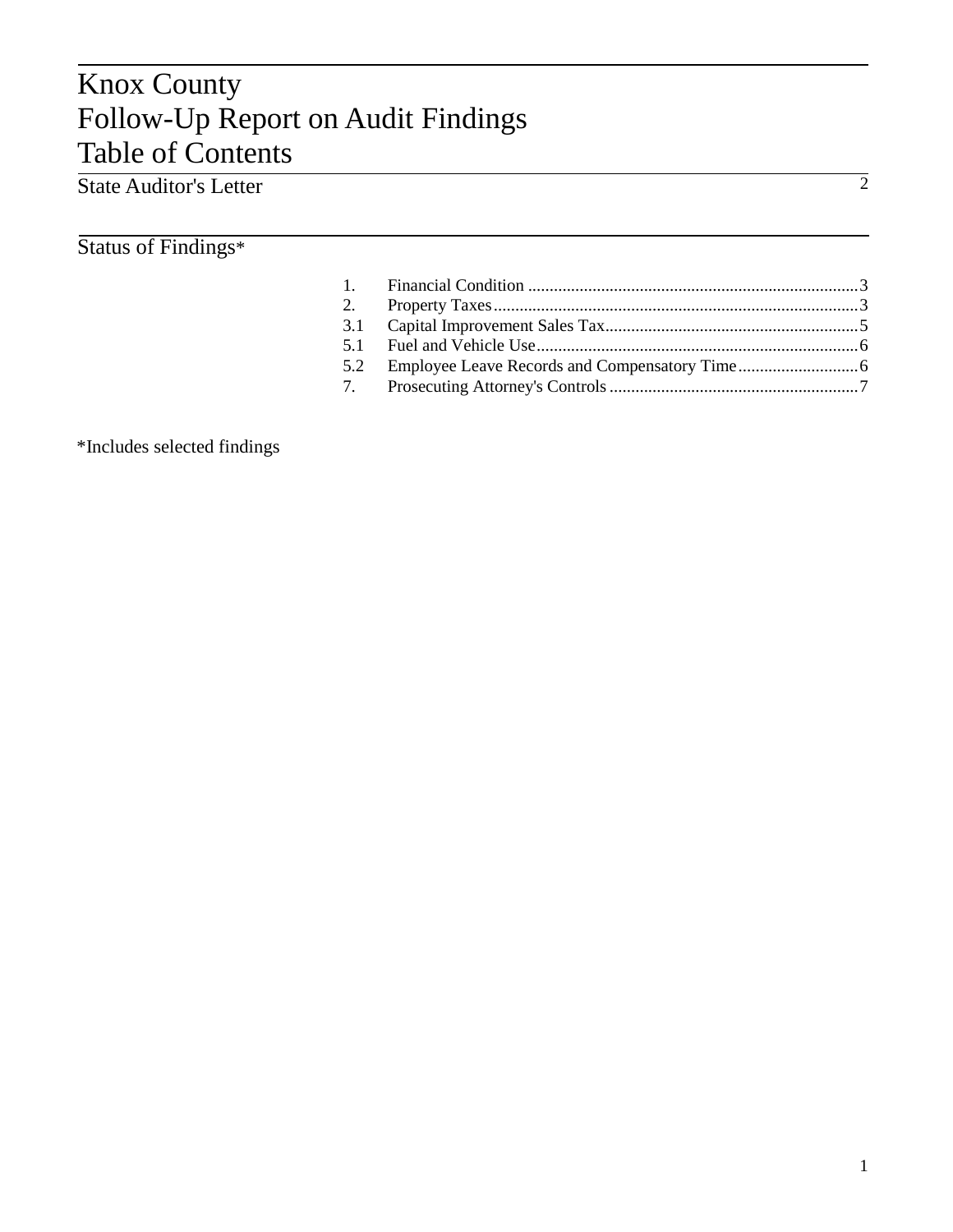

**THOMAS A. SCHWEICH Missouri State Auditor**

To the County Commission and Officeholders of Knox County

We have conducted follow-up work on certain audit report findings contained in Report No. 2012-144, *Knox County*, issued in December 2012, pursuant to the Auditor's Follow-Up Team to Effect Recommendations (AFTER) program. The objectives of the AFTER program are to:

- 1. Identify audit report findings that require immediate management attention and any other findings for which follow up is considered necessary at this time, and inform the county about the follow-up review on those findings.
- 2. Identify and provide status information for each recommendation reviewed. The status of each recommendation reviewed will be one of the following:
	- Implemented: Auditee fully implemented the recommendation, either as described in the report or in a manner that resolved the underlying issue.
	- In Progress: Auditee has specific plans to begin, or has begun, to implement and intends to fully implement the recommendation.
	- Partially Implemented: Auditee implemented the recommendation in part, but is not making efforts to fully implement it.
	- Not Implemented: Auditee has not implemented the recommendation and indicates that it will not do so.

Our methodology included working with the county, prior to completion of the audit report, to develop a timeline for the implementation of corrective action related to the audit recommendations. As part of the AFTER work conducted, we reviewed supporting documentation submitted by county officials and held meetings with county officials. Documentation provided by the county included the 2013 budget, bank statements and reconciliations, annual settlements, the County Clerk's account book, receipt and disbursement records, and leave records. This report is a summary of the results of this follow-up work, which was substantially completed during March 2013.

Thomas A Schwel

Thomas A. Schweich State Auditor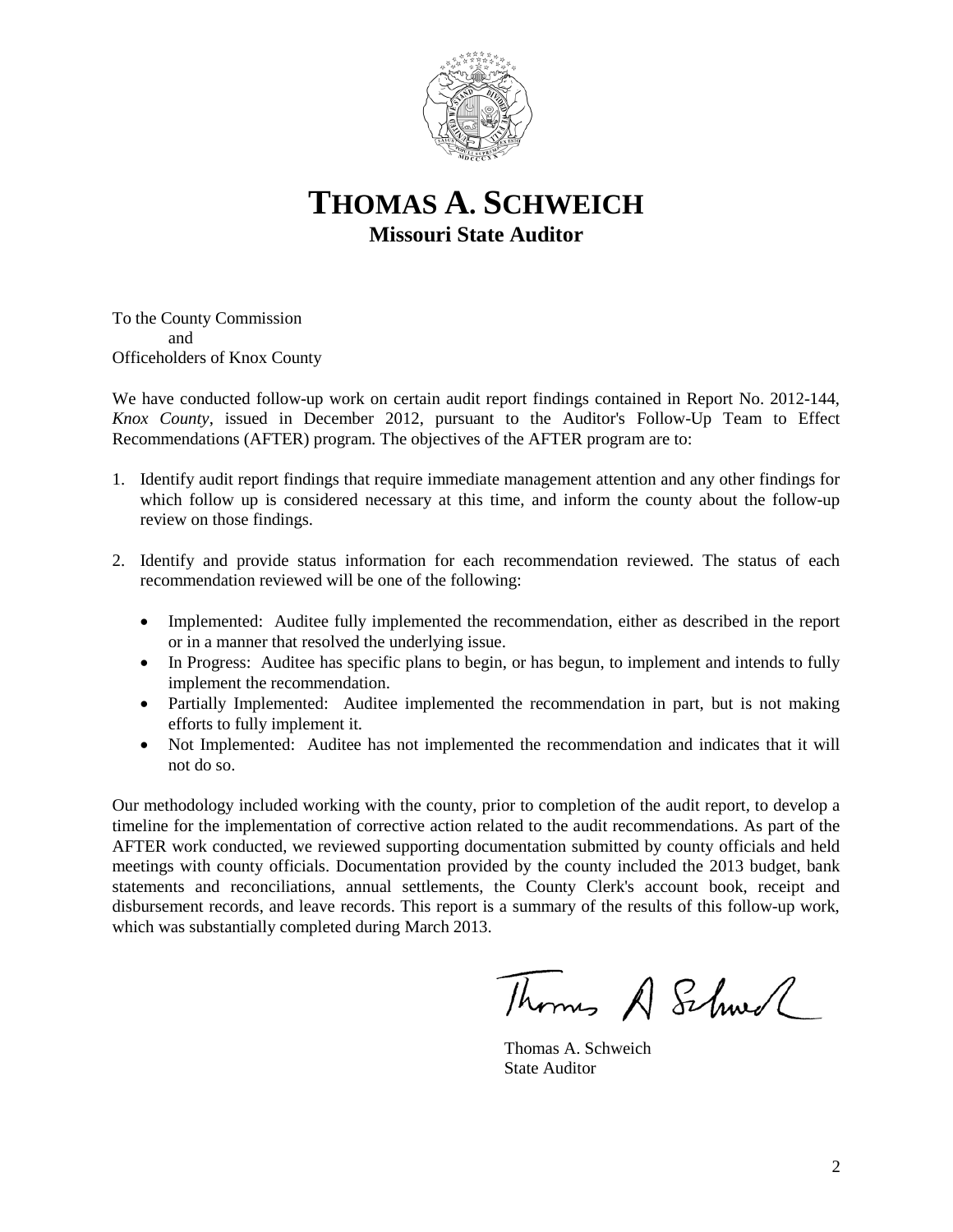#### $K_{\rm{max}}$ Prior Audit Findings Knox County Follow-Up Report on Prior Audit Findings Status of Findings

| 1.            | <b>Financial Condition</b>         | The financial condition of the General Revenue (GR) Fund and the Special<br>Road and Bridge (SRB) Fund was poor. We noted several instances where<br>the county made some poor financial decisions which impacted the county's<br>financial condition and showed a disregard for statutory provisions and<br>restricted funds. For example, the county incorrectly certified a 2010<br>general revenue property tax reduction resulting in a reduction of 2011<br>property tax collections by an estimated \$46,000 to 79,000. In an effort to<br>reduce GR Fund expenditures, most fuel for Sheriff's department vehicles<br>was paid from the SRB Fund during 2011, which is restricted for<br>improvement and maintenance of county roads and bridges. In addition,<br>during 2010, the county began collecting donations to the GR Fund from<br>defendants as a condition of reducing charges filed on traffic tickets;<br>however, it appeared the county lacked the authority to collect these funds. |
|---------------|------------------------------------|-------------------------------------------------------------------------------------------------------------------------------------------------------------------------------------------------------------------------------------------------------------------------------------------------------------------------------------------------------------------------------------------------------------------------------------------------------------------------------------------------------------------------------------------------------------------------------------------------------------------------------------------------------------------------------------------------------------------------------------------------------------------------------------------------------------------------------------------------------------------------------------------------------------------------------------------------------------------------------------------------------------|
|               | Recommendation                     | The County Commission perform long-term planning and closely monitor<br>the county's financial condition and continue to take the necessary steps to<br>improve the financial condition of the General Revenue Fund and Special<br>Road and Bridge Fund. In addition, the County Commission should ensure<br>compliance with state laws regarding restricted funds and transfers, and<br>consider repaying the Special Road and Bridge Fund from the General<br>Revenue Fund for Sheriff's department fuel costs.                                                                                                                                                                                                                                                                                                                                                                                                                                                                                           |
| <b>Status</b> |                                    | <b>In Progress</b>                                                                                                                                                                                                                                                                                                                                                                                                                                                                                                                                                                                                                                                                                                                                                                                                                                                                                                                                                                                          |
|               |                                    | The County Commission indicated it continues to perform long-term<br>planning and closely monitor the financial condition. According to the<br>county's 2013 budget documents, cash balances for the year ended<br>December 31, 2012, were \$140,563 for the GR Fund and \$226,820 for the<br>SRB Fund. The budgeted ending cash balances for December 31, 2013, are<br>\$49,500 for the GR Fund and \$50,720 for the SRB Fund. In April 2013 the<br>county included on the ballot a county road tax to help fund purchases of<br>road rock for the road and bridge department, but voters did not pass the<br>issue. The County Commission indicated a lower (3 percent, rather than 5<br>percent) administrative service transfer was made from the SRB Fund to the<br>GR Fund in 2012 as a repayment to the SRB Fund for the Sheriff's<br>department fuel costs incorrectly paid from the SRB Fund.                                                                                                      |
| 2.            | <b>Property Taxes</b>              | Controls and procedures over the property tax system needed improvement.                                                                                                                                                                                                                                                                                                                                                                                                                                                                                                                                                                                                                                                                                                                                                                                                                                                                                                                                    |
| 2.1           | Additions and<br><b>Abatements</b> | Procedures over property tax additions and abatements were not properly<br>segregated or monitored. The County Collector posted the additions and<br>abatements to the property tax system and the County Commission<br>approved an annual report of additions and abatements from the property tax<br>system. A significant control weakness existed because the County<br>Collector was responsible for collecting property taxes, approvals were only<br>made annually, and there was no reconciliation of approved court orders to                                                                                                                                                                                                                                                                                                                                                                                                                                                                      |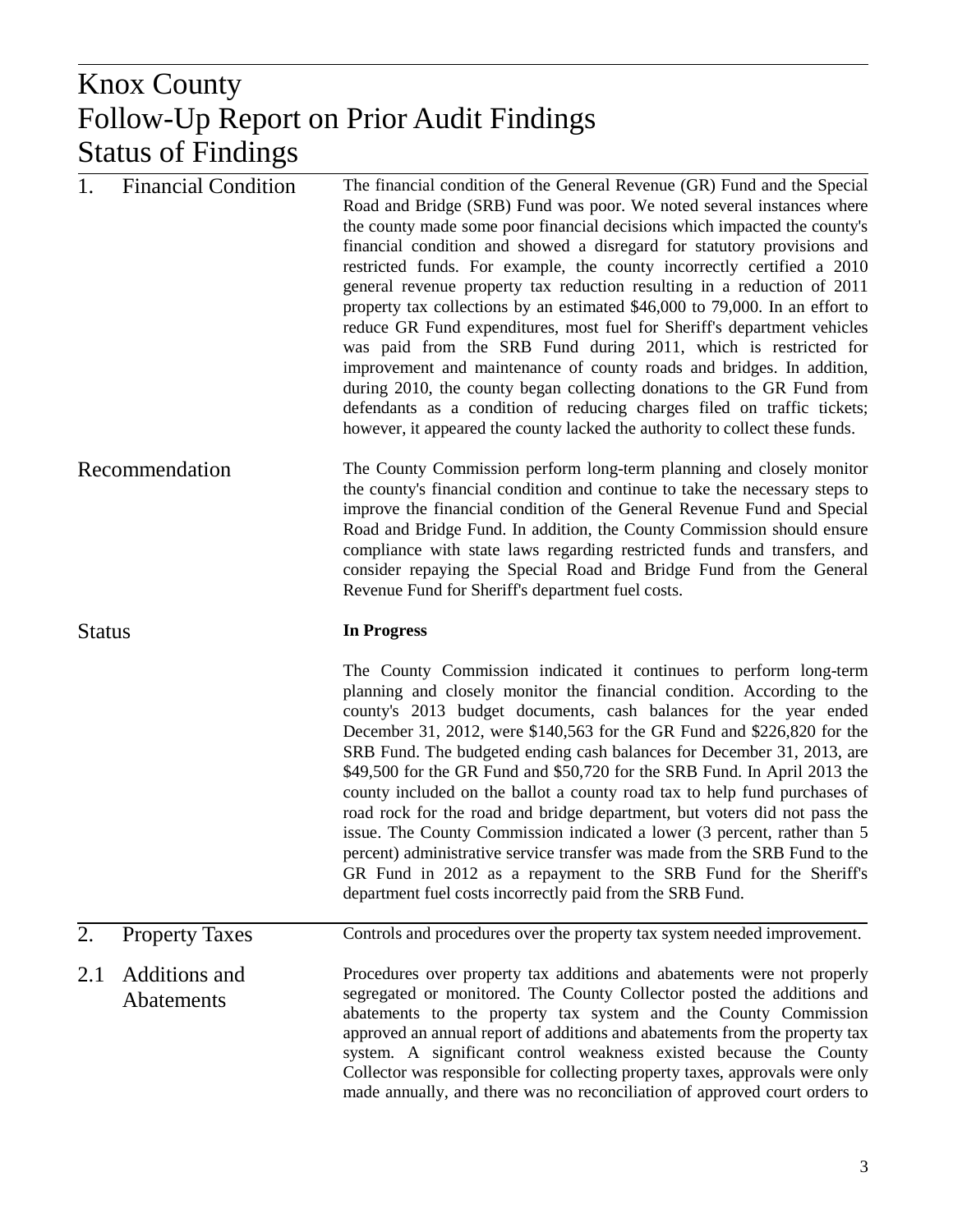|                                                             | <b>Knox County</b><br>Follow-up Report on Prior Audit Findings<br><b>Status of Findings</b>                                                                                                                                                                                                                                                                                                                                                             |
|-------------------------------------------------------------|---------------------------------------------------------------------------------------------------------------------------------------------------------------------------------------------------------------------------------------------------------------------------------------------------------------------------------------------------------------------------------------------------------------------------------------------------------|
|                                                             | actual changes made to the property tax system. The County Clerk was<br>unable to post corrections to the property tax system because she lacked<br>such access.                                                                                                                                                                                                                                                                                        |
| Recommendation                                              | The County Commission and the County Clerk ensure procedures are<br>adequately segregated and all property tax additions and abatements are<br>properly and timely approved and monitored, and work with the computer<br>programmer to design the new property tax system so the County Clerk can<br>enter additions and abatements.                                                                                                                    |
| <b>Status</b>                                               | <b>Implemented</b>                                                                                                                                                                                                                                                                                                                                                                                                                                      |
|                                                             | The County Clerk indicated she now has access to the property tax system,<br>and ensures the additions and abatements posted to the system by the<br>County Collector agree with the approved court orders. The County<br>Commission approves property tax additions and abatements on a monthly<br>basis.                                                                                                                                              |
| <b>Account Book and</b><br>2.2<br><b>Annual Settlements</b> | Property tax collection activities of the County Collector were not<br>adequately monitored. The County Clerk did not maintain an account book<br>or other records summarizing property tax charges, transactions, and<br>changes. Additionally, the County Clerk and the County Commission did<br>not perform procedures to verify the accuracy of the County Collector's<br>monthly or annual settlements.                                            |
| Recommendation                                              | The County Clerk maintain an account book with the County Collector. In<br>addition, the County Clerk and the County Commission should use the<br>account book to review the accuracy and completeness of the County<br>Collector's monthly and annual settlements.                                                                                                                                                                                     |
| <b>Status</b>                                               | In Progress                                                                                                                                                                                                                                                                                                                                                                                                                                             |
|                                                             | The County Clerk now maintains an account book with the County<br>Collector. Using the account book, the County Clerk verified the accuracy<br>of the annual settlement for the year ended February 28, 2013. The County<br>Clerk indicated she is developing a procedure to verify the County<br>Collector's monthly and annual settlements; and once she has reviewed the<br>settlements, she will submit them to the County Commission for approval. |
| <b>Tax Books</b><br>2.3                                     | The County Clerk did not prepare or verify the accuracy of the current or<br>delinquent tax books. The County Collector prepared the tax books from the<br>computer system and there was no independent review performed by the<br>County Clerk.                                                                                                                                                                                                        |
| Recommendation                                              | The County Clerk prepare the current and delinquent tax books or, at a<br>minimum, verify the accuracy of the tax books prior to charging the County<br>Collector with property tax amounts.                                                                                                                                                                                                                                                            |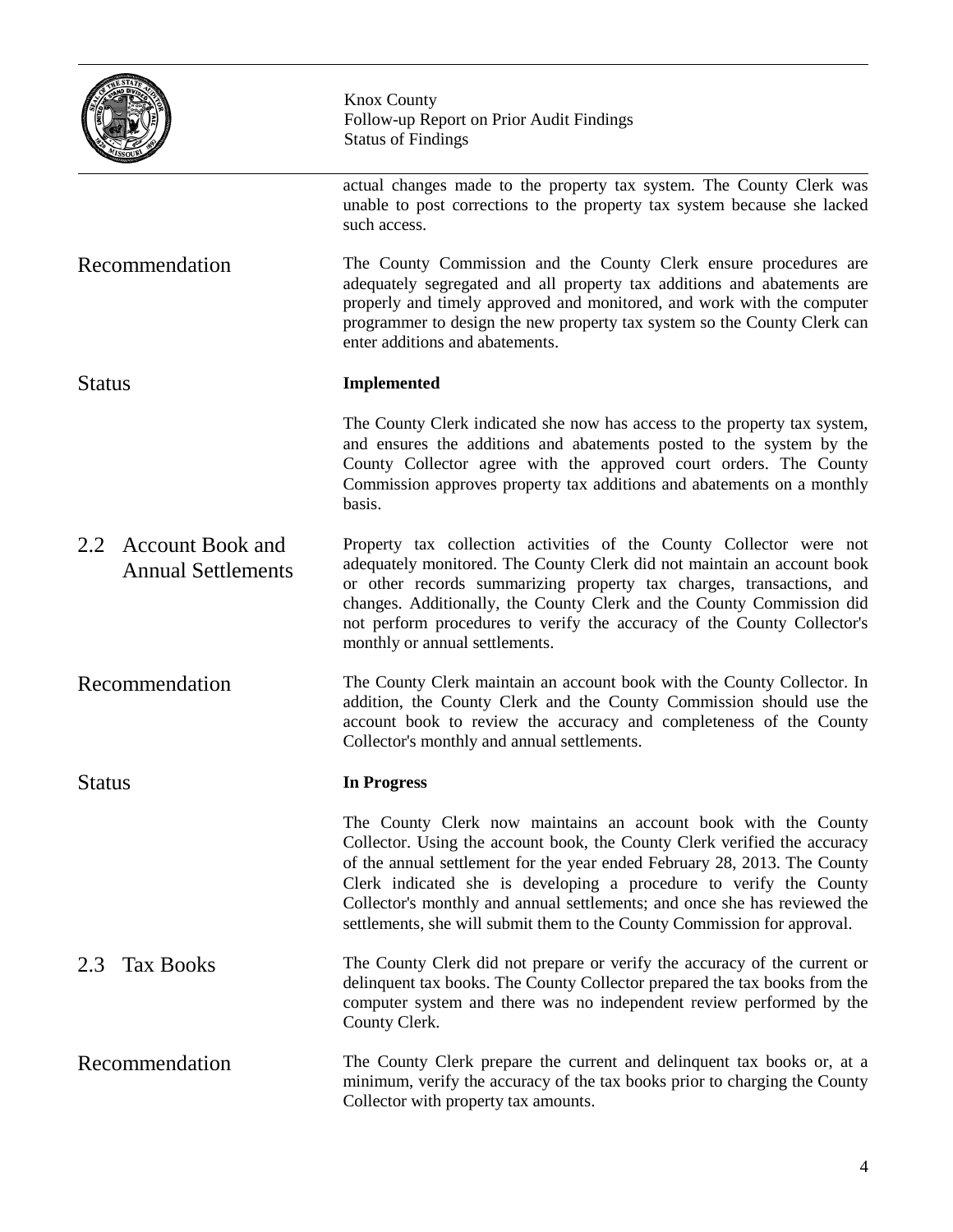|                                                | <b>Knox County</b><br>Follow-up Report on Prior Audit Findings<br><b>Status of Findings</b>                                                                                                                                                                                                                                                                                                                                                                                                                                                                                                                                                                                                                                                                                                                                                                                                                    |
|------------------------------------------------|----------------------------------------------------------------------------------------------------------------------------------------------------------------------------------------------------------------------------------------------------------------------------------------------------------------------------------------------------------------------------------------------------------------------------------------------------------------------------------------------------------------------------------------------------------------------------------------------------------------------------------------------------------------------------------------------------------------------------------------------------------------------------------------------------------------------------------------------------------------------------------------------------------------|
| <b>Status</b>                                  | <b>Implemented</b>                                                                                                                                                                                                                                                                                                                                                                                                                                                                                                                                                                                                                                                                                                                                                                                                                                                                                             |
|                                                | The County Clerk indicated she verifies the accuracy of the tax books by<br>entering the tax levies in the property tax system and verifying system<br>calculations before charging the Collector with the amount of taxes to be<br>collected.                                                                                                                                                                                                                                                                                                                                                                                                                                                                                                                                                                                                                                                                 |
| 2.4 Receipts                                   | The method of payment (cash, check, or money order) for property tax<br>receipts was not recorded in the property tax system. The County Collector<br>indicated the property tax system lacked the functionality to record this<br>information.                                                                                                                                                                                                                                                                                                                                                                                                                                                                                                                                                                                                                                                                |
| Recommendation                                 | The County Collector work with the computer programmer to ensure the<br>new property tax system provides for the recording of the method of<br>payment for each receipt and the generation of a deposit report containing<br>the composition of receipts.                                                                                                                                                                                                                                                                                                                                                                                                                                                                                                                                                                                                                                                      |
| <b>Status</b>                                  | <b>In Progress</b>                                                                                                                                                                                                                                                                                                                                                                                                                                                                                                                                                                                                                                                                                                                                                                                                                                                                                             |
|                                                | The method of payment is now recorded in the property tax system for each<br>receipt; however, the composition of receipts is not shown on the daily<br>abstract of collections report. The County Collector indicated he plans to<br>work with the computer programmer to include this information on the daily<br>abstract reports.                                                                                                                                                                                                                                                                                                                                                                                                                                                                                                                                                                          |
| 3.1<br>Capital Improvement<br><b>Sales Tax</b> | The ballots, court orders, and county procedures supporting the capital<br>improvement sales tax did not comply with state law. The April 2008 and<br>2012 ballots did not indicate the tax was a capital improvement tax or<br>identify a capital improvement purpose, and incorrectly stated the sales tax<br>was to be used "for the purpose of the General Revenue Fund." The county<br>deposited the capital improvement sales tax receipts in the Special Road and<br>Bridge Fund and did not separately account for receipts, disbursements, or<br>balances of these monies. The County Clerk and County Commission<br>indicated the April 2008 and 2012 ballots and court orders were written in<br>error. In August 2012 voters approved a ballot proposal which clarified the<br>sales tax was for the purpose of road and bridge building, repair,<br>maintenance, and general capital improvement. |
| Recommendation                                 | The County Commission and County Clerk implement procedures to ensure<br>monies received from the capital improvement sales tax are tracked and<br>spent in accordance with state law. In addition, the County Commission<br>should consult with legal counsel regarding ballot language supporting<br>future sales taxes proposed to voters.                                                                                                                                                                                                                                                                                                                                                                                                                                                                                                                                                                  |
| <b>Status</b>                                  | <b>Implemented</b>                                                                                                                                                                                                                                                                                                                                                                                                                                                                                                                                                                                                                                                                                                                                                                                                                                                                                             |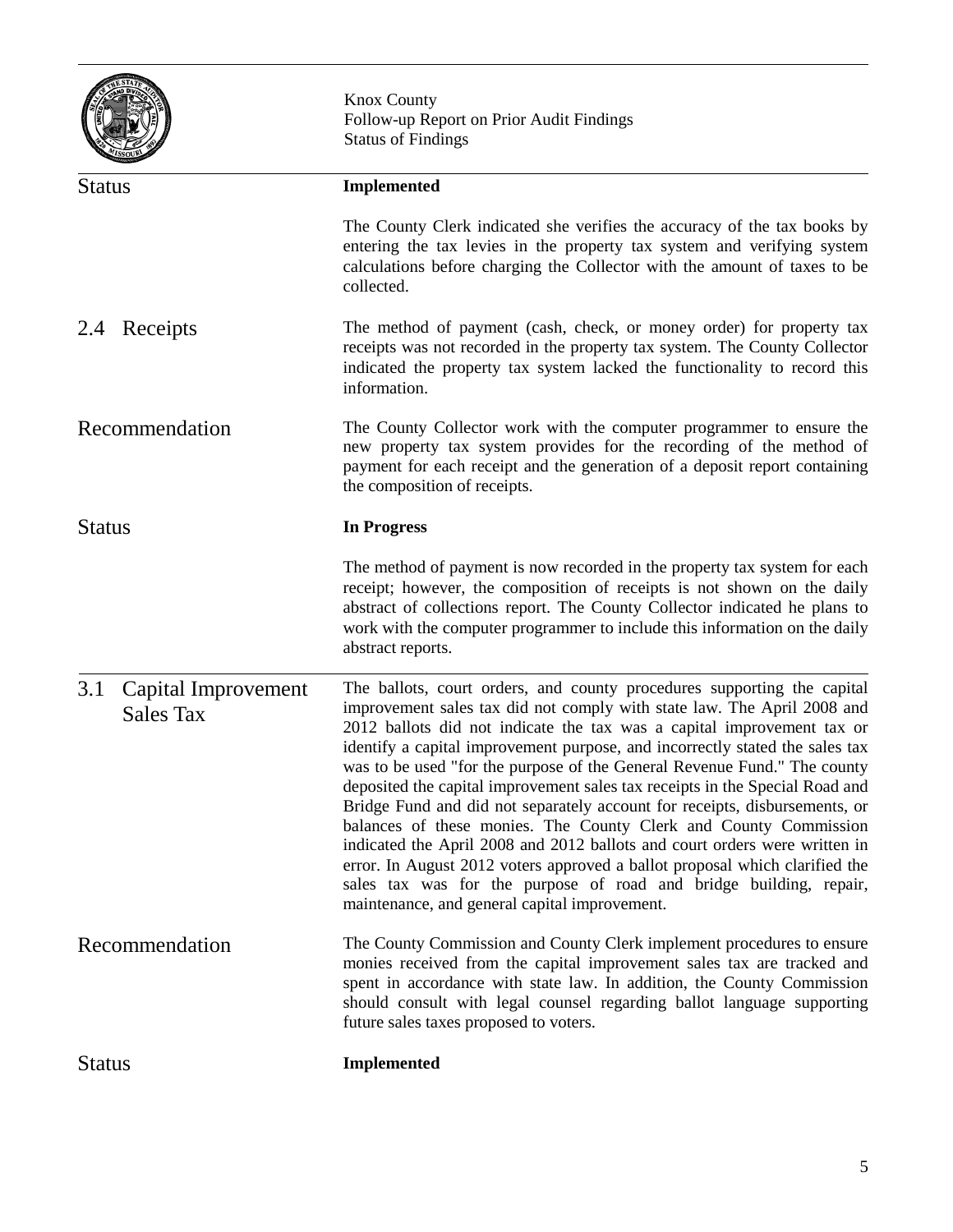|                                                                         | <b>Knox County</b><br>Follow-up Report on Prior Audit Findings<br><b>Status of Findings</b>                                                                                                                                                                                                                                                                                                                                                                                                                                                                                                                                 |
|-------------------------------------------------------------------------|-----------------------------------------------------------------------------------------------------------------------------------------------------------------------------------------------------------------------------------------------------------------------------------------------------------------------------------------------------------------------------------------------------------------------------------------------------------------------------------------------------------------------------------------------------------------------------------------------------------------------------|
|                                                                         | The Capital Improvement Fund was established in January 2013 for the<br>purpose of separately tracking capital improvement sales tax receipts and<br>disbursements. The County Commission indicated no additional sales taxes<br>have been proposed to voters; however, they will consult with legal counsel<br>regarding any future sales tax proposals.                                                                                                                                                                                                                                                                   |
| Fuel and Vehicle Use<br>5.1                                             | Fuel logs were submitted to the County Clerk's office for all road and bridge<br>and Sheriff's department vehicles and equipment, but did not provide<br>sufficient data and were not reviewed or reconciled to fuel purchase records.<br>Fuel logs maintained by the Sheriff's department lacked some mileage<br>information and were not maintained separately by vehicle. Fuel logs<br>maintained by the road and bridge department did not contain mileage or<br>hour information.                                                                                                                                      |
| Recommendation                                                          | The County Commission and County Clerk require complete mileage and<br>fuel logs be maintained for the road and bridge and Sheriff's departments,<br>and these logs be reviewed for accuracy and reconciled to fuel purchases.<br>Any significant discrepancies should be investigated.                                                                                                                                                                                                                                                                                                                                     |
| <b>Status</b>                                                           | <b>In Progress</b>                                                                                                                                                                                                                                                                                                                                                                                                                                                                                                                                                                                                          |
|                                                                         | Beginning in February 2013 fuel for road and bridge and Sheriff's<br>department vehicles, other than graders, is purchased at local fuel stations<br>with fuel cards. County employees are required to enter the vehicle<br>odometer reading at the fuel pump and the county receives invoices from<br>the fuel vendor listing the fuel card number, date, odometer reading, and<br>gallons purchased. The invoices are reviewed and approved by the Sheriff<br>and the County Commission, and the County Clerk's office is currently<br>developing a procedure to monitor the fuel purchases. Complete fuel and            |
|                                                                         | usage logs are now required for graders, which are fueled from metered bulk<br>fuel tanks, and the County Commission indicated they plan to implement a<br>procedure to reconcile bulk fuel purchases to the fuel and usage logs.                                                                                                                                                                                                                                                                                                                                                                                           |
| <b>Employee Leave</b><br>5.2<br>Records and<br><b>Compensatory Time</b> | Centralized records of leave balances and leave used and earned were not<br>maintained for all employees. The County Clerk recorded and tracked leave<br>balances for all county employees, except employees of the Assessor's and<br>County Collector's offices. While these employees recorded their leave<br>balances on their timesheets submitted to the County Clerk's office, the<br>County Clerk did not review the balances for accuracy and compliance with<br>county policy. In addition, the county did not calculate compensatory time<br>for Sheriff's department employees in accordance with county policy. |

 $\overline{\phantom{a}}$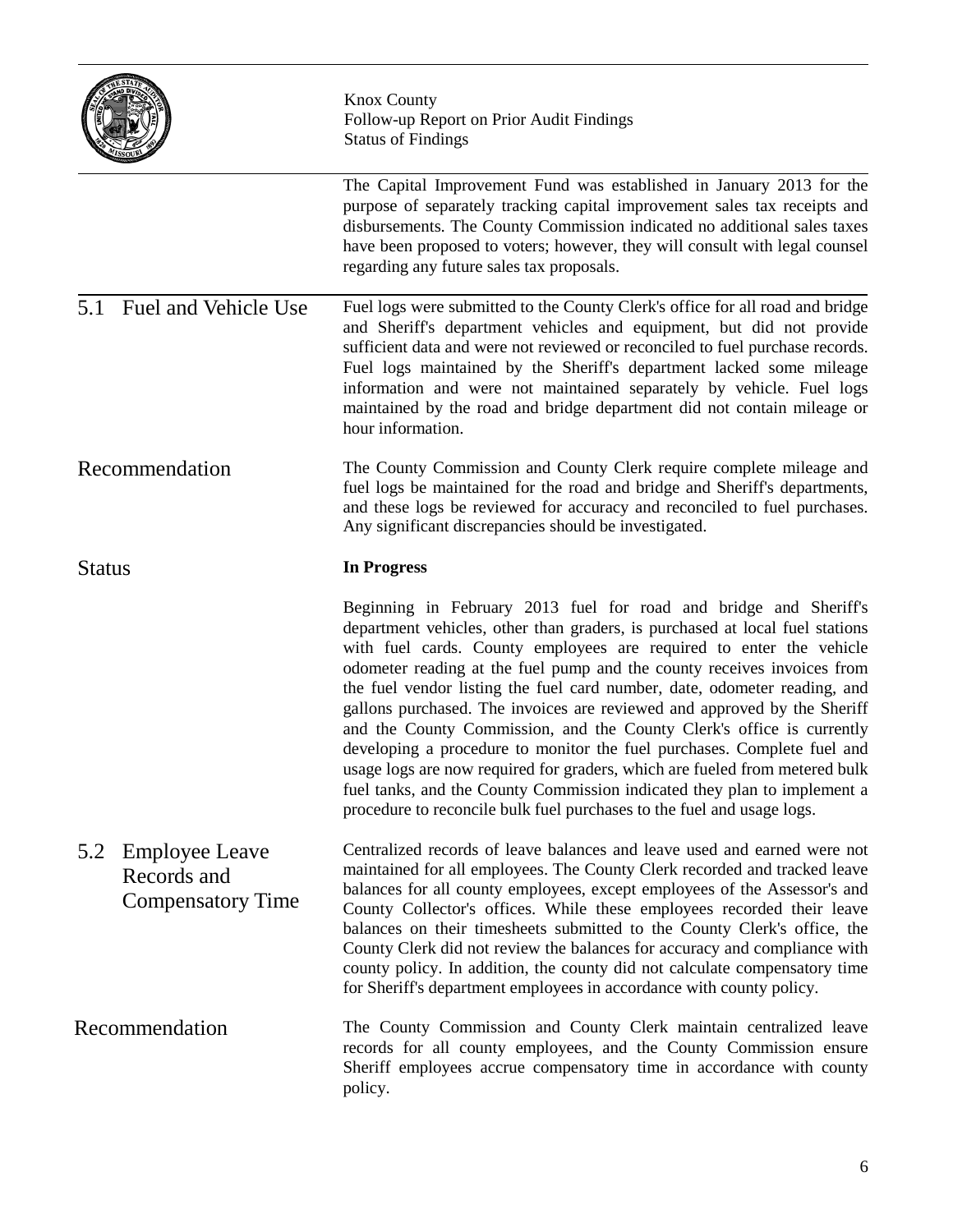|               |                                           | <b>Knox County</b><br>Follow-up Report on Prior Audit Findings<br><b>Status of Findings</b>                                                                                                                                                                                                                                                                                                                                                                                                                                                                                                                                                 |
|---------------|-------------------------------------------|---------------------------------------------------------------------------------------------------------------------------------------------------------------------------------------------------------------------------------------------------------------------------------------------------------------------------------------------------------------------------------------------------------------------------------------------------------------------------------------------------------------------------------------------------------------------------------------------------------------------------------------------|
| <b>Status</b> |                                           | <b>Implemented</b>                                                                                                                                                                                                                                                                                                                                                                                                                                                                                                                                                                                                                          |
|               |                                           | The County Clerk's office now maintains leave records for all county<br>employees. The County Clerk's office has established procedures to ensure<br>Sheriff employees' compensatory time is calculated in accordance with<br>county policy.                                                                                                                                                                                                                                                                                                                                                                                                |
| 7.            | <b>Prosecuting Attorney's</b><br>Controls | Procedures related to supervisory review, receipts<br>and deposits,<br>disbursements, and donations were in need of improvement.                                                                                                                                                                                                                                                                                                                                                                                                                                                                                                            |
| 7.1           | <b>Supervisory Review</b>                 | Accounting duties were not adequately segregated, and the Prosecuting<br>Attorney did not provide adequate oversight of financial functions and<br>records. One secretary was responsible for the duties of receipting,<br>recording, depositing, preparing and signing checks, and preparing bank<br>reconciliations. The Prosecuting Attorney performed a documented review<br>of bank reconciliations; however, a more detailed review of the receipting,<br>recording, and disbursing functions would have helped ensure monies<br>received were properly deposited, recorded in the accounting system, and<br>appropriately disbursed. |
|               | Recommendation                            | The Prosecuting Attorney perform and document supervisory reviews of the<br>receipting, recording, and disbursing functions.                                                                                                                                                                                                                                                                                                                                                                                                                                                                                                                |
| <b>Status</b> |                                           | <b>Implemented</b>                                                                                                                                                                                                                                                                                                                                                                                                                                                                                                                                                                                                                          |
|               |                                           | Our review of bank reconciliations and canceled checks, and discussions<br>with Prosecuting Attorney staff noted the Prosecuting Attorney or Assistant<br>Prosecuting Attorney reviews the bank reconciliations, bank statements,<br>receipt slips, and deposit slips on a monthly basis. In addition, the Assistant<br>Prosecuting Attorney signs all checks.                                                                                                                                                                                                                                                                              |
|               | 7.2 Receipts and Deposits                 | The Prosecuting Attorney's office issued manual receipt slips for bad check<br>and court-ordered restitution payments received and entered those receipts<br>into the computer system. Receipts were not always deposited timely,<br>receipt slips were not always issued as required, and receipt slips were not<br>issued for donations. In addition, manual receipt records were not reconciled<br>to computerized receipt records, manual and computerized receipt records<br>were not reconciled to deposits, and the numerical sequence of receipt slips<br>issued was not accounted for properly.                                    |
|               | Recommendation                            | The Prosecuting Attorney deposit all monies in a timely manner; issue<br>receipt slips for all monies collected; account for the numerical sequence of<br>receipt slips issued; and reconcile receipt records, including composition of<br>receipt slips issued, to the composition of deposits.                                                                                                                                                                                                                                                                                                                                            |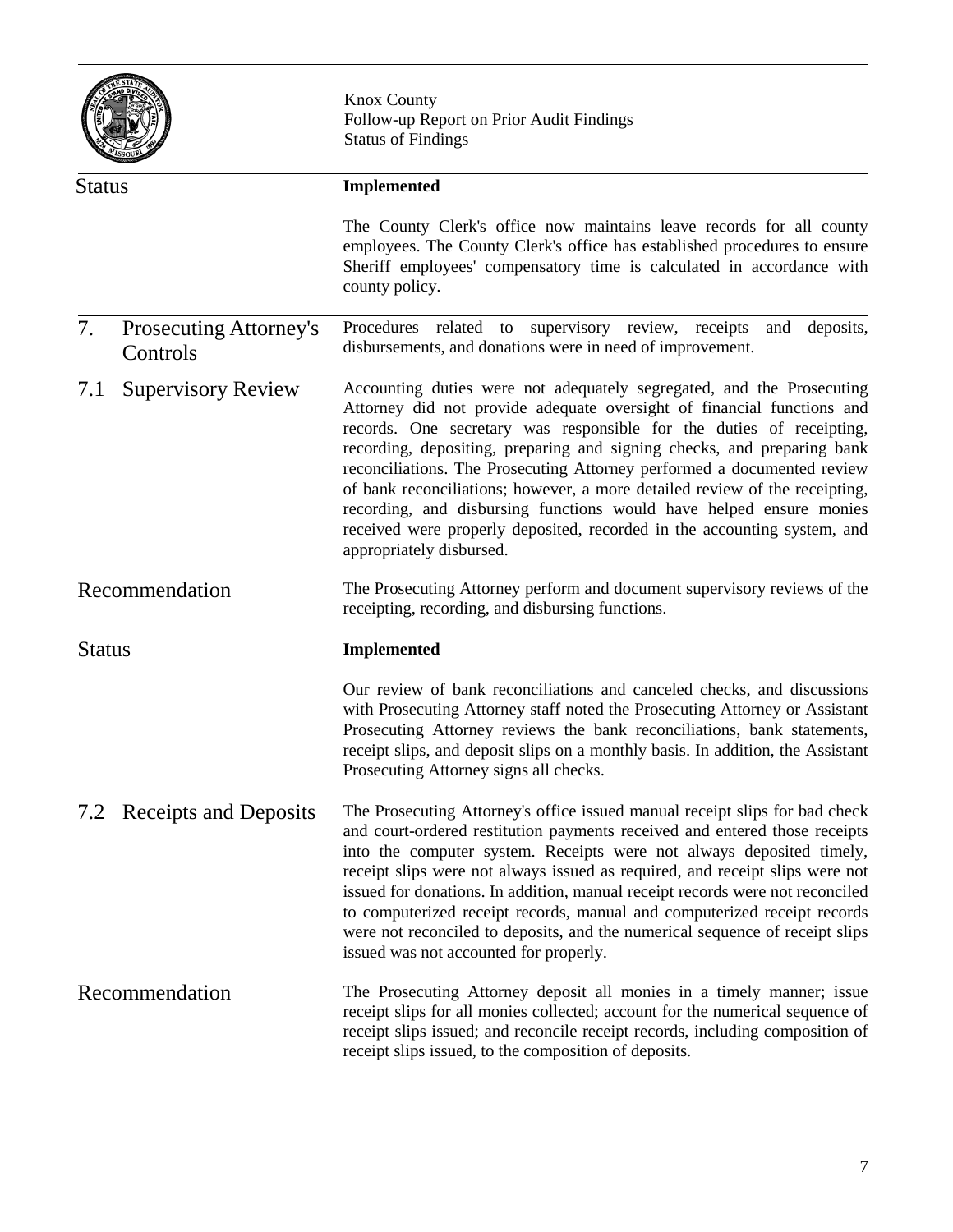|                                                        | <b>Knox County</b><br>Follow-up Report on Prior Audit Findings<br><b>Status of Findings</b>                                                                                                                                                                                                                                                                                                                                                                                                                                                                                          |
|--------------------------------------------------------|--------------------------------------------------------------------------------------------------------------------------------------------------------------------------------------------------------------------------------------------------------------------------------------------------------------------------------------------------------------------------------------------------------------------------------------------------------------------------------------------------------------------------------------------------------------------------------------|
| <b>Status</b>                                          | <b>Implemented</b>                                                                                                                                                                                                                                                                                                                                                                                                                                                                                                                                                                   |
|                                                        | Deposits are made weekly or when receipts reach \$100, receipt slips are<br>issued for all monies collected other than donations, manual receipt slip<br>numbers are referenced to the corresponding computerized receipt numbers,<br>and receipt slip numbers are written on deposits slips to account for the<br>numerical sequence of receipt slips and to compare the composition of<br>receipt slips issued to deposits. Receipts for donations are recorded on a<br>spreadsheet in the Prosecuting Attorney's office and on receipt slips in the<br>County Treasurer's office. |
| 7.3<br>Disbursements                                   | Bad check and court-ordered restitution fees were not disbursed to the<br>County Treasurer in a timely manner, monies were not disbursed to victims<br>in a timely manner, and checks were not always issued in numerical<br>sequence.                                                                                                                                                                                                                                                                                                                                               |
| Recommendation                                         | The Prosecuting Attorney disburse all monies in a timely manner, issue<br>checks in numerical sequence, and account for the numerical sequence of<br>check numbers.                                                                                                                                                                                                                                                                                                                                                                                                                  |
| <b>Status</b>                                          | <b>Implemented</b>                                                                                                                                                                                                                                                                                                                                                                                                                                                                                                                                                                   |
|                                                        | Our review of disbursement records and discussions with Prosecuting<br>Attorney staff noted monies are disbursed on a monthly basis, checks are<br>issued in numerical sequence, and procedures have been established to<br>account for the numerical sequence of check numbers.                                                                                                                                                                                                                                                                                                     |
| Liabilities and<br>7.4<br><b>Unidentified Balances</b> | Liabilities had not been identified and reconciled with cash balances, and<br>some restitution receipts had not been disbursed at the time of our review.<br>The Prosecuting Attorney's office prepared a list of liabilities which totaled<br>\$2,199 at February 29, 2012, and a comparison of identified liabilities to the<br>reconciled bank balance indicated an unidentified amount of \$203 in the<br>bank account at that date.                                                                                                                                             |
| Recommendation                                         | The Prosecuting Attorney prepare monthly liability lists and reconcile the<br>lists to cash balances. In addition, the Prosecuting Attorney should ensure<br>restitution amounts are disbursed in a timely manner, and any remaining<br>unidentified or unclaimed amounts are disbursed in accordance with state<br>law.                                                                                                                                                                                                                                                             |
| <b>Status</b>                                          | <b>In Progress</b>                                                                                                                                                                                                                                                                                                                                                                                                                                                                                                                                                                   |
|                                                        | Our review of bank reconciliations noted monthly liability lists are prepared<br>and reconciled to cash balances. The Prosecuting Attorney indicated he<br>plans to turn over unidentified monies totaling \$126 to the state's Unclaimed<br>Property Section.                                                                                                                                                                                                                                                                                                                       |